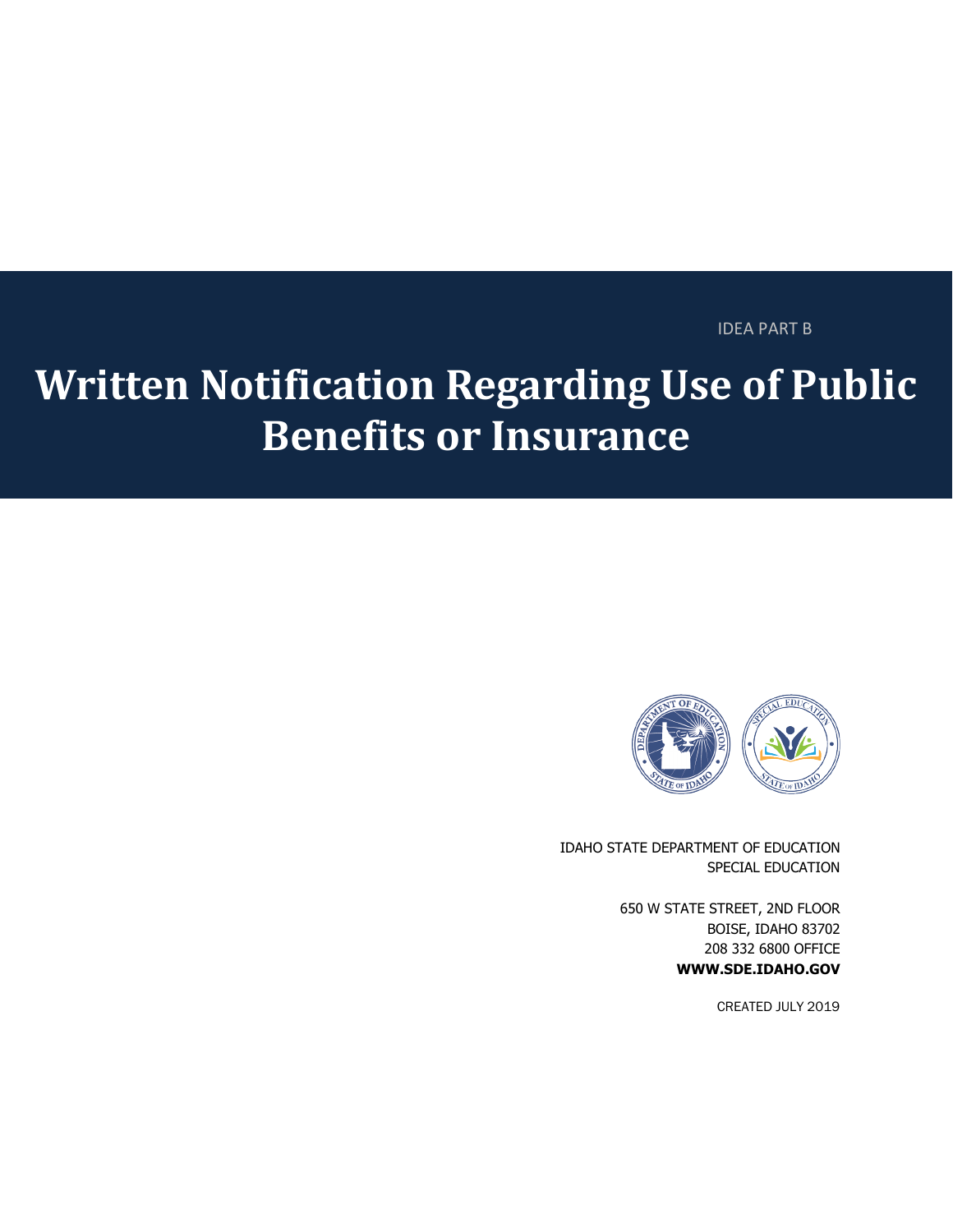#### **TABLE OF CONTENTS**

| WHAT YOUR SCHOOL DISTRICT MUST DO IF YOU WITHDRAW YOUR CONSENT OR |
|-------------------------------------------------------------------|
|                                                                   |
|                                                                   |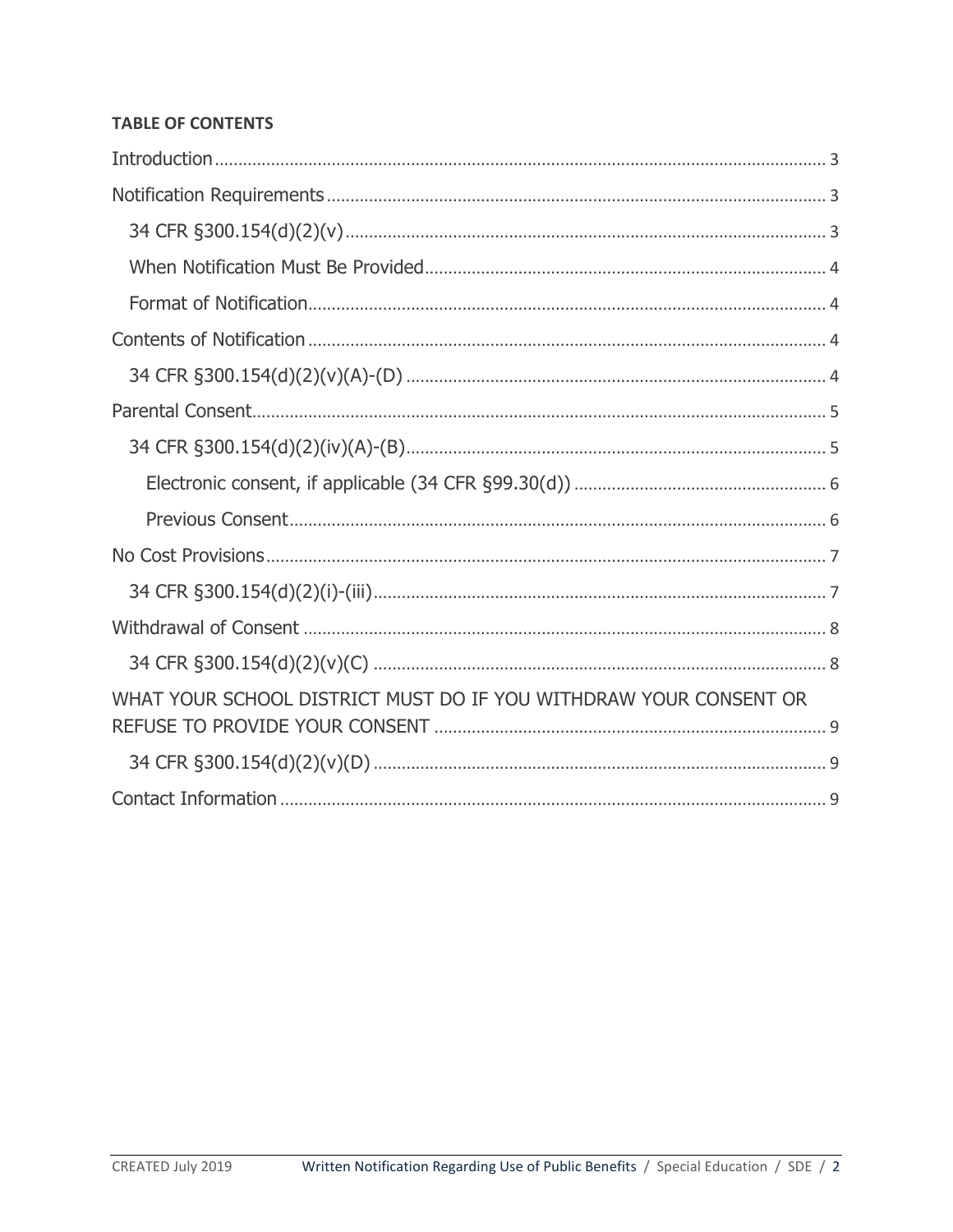#### <span id="page-2-0"></span>**INTRODUCTION**

You are receiving this written notification to give you information about your rights and protections under Part B of the Individuals with Disabilities Education Act (IDEA), so that you can make an informed decision about whether you should give your written consent to allow your school district to use your or your child's public benefits or insurance to pay for special education and related services that your school district is required to provide at no cost to you and your child under IDEA. First, we will provide some basic information about IDEA.

Part B of IDEA is the Federal law that provides for assistance to States and school districts in making a free appropriate public education (FAPE), which includes special education and related services, available to children with disabilities in the least restrictive environment. If your child has been evaluated and found eligible for services under IDEA because he or she has a disability and needs special education and related services, your school district must develop an individualized education program (IEP) for your child. Your school district must provide the special education and related services included in your child's IEP at no charge to you or your child.

IDEA funds pay a portion of your child's special education and related services. Funds from a public benefits or insurance program (for example, Medicaid funds) also may be used by your school district to help pay for special education and related services, but only if you choose to provide your consent, as explained below. Also, your school district cannot access your or your child's public benefits or insurance if it would result in a cost to you, such as a decrease in your benefits or an increase in your premiums. These "no cost" provisions are explained below as well.

Before your school district can ask you to provide your consent to access your or your child's public benefits or insurance for the first time, it must provide you with this notification of the rights and protections available to you under IDEA. This notification is intended to help you understand these rights and protections, including the type of consent your school district will ask you to provide. If you choose not to provide your consent, or later decide to withdraw your consent, your school district has a continuing responsibility to ensure that your child is provided all required special education and related services under IDEA at no charge to you or your child.

#### <span id="page-2-1"></span>**NOTIFICATION REQUIREMENTS**

## <span id="page-2-2"></span>34 CFR §300.154(d)(2)(v)

You are receiving this notification because IDEA requires that you be informed of your rights and protections when your school district seeks to use your or your child's public benefits or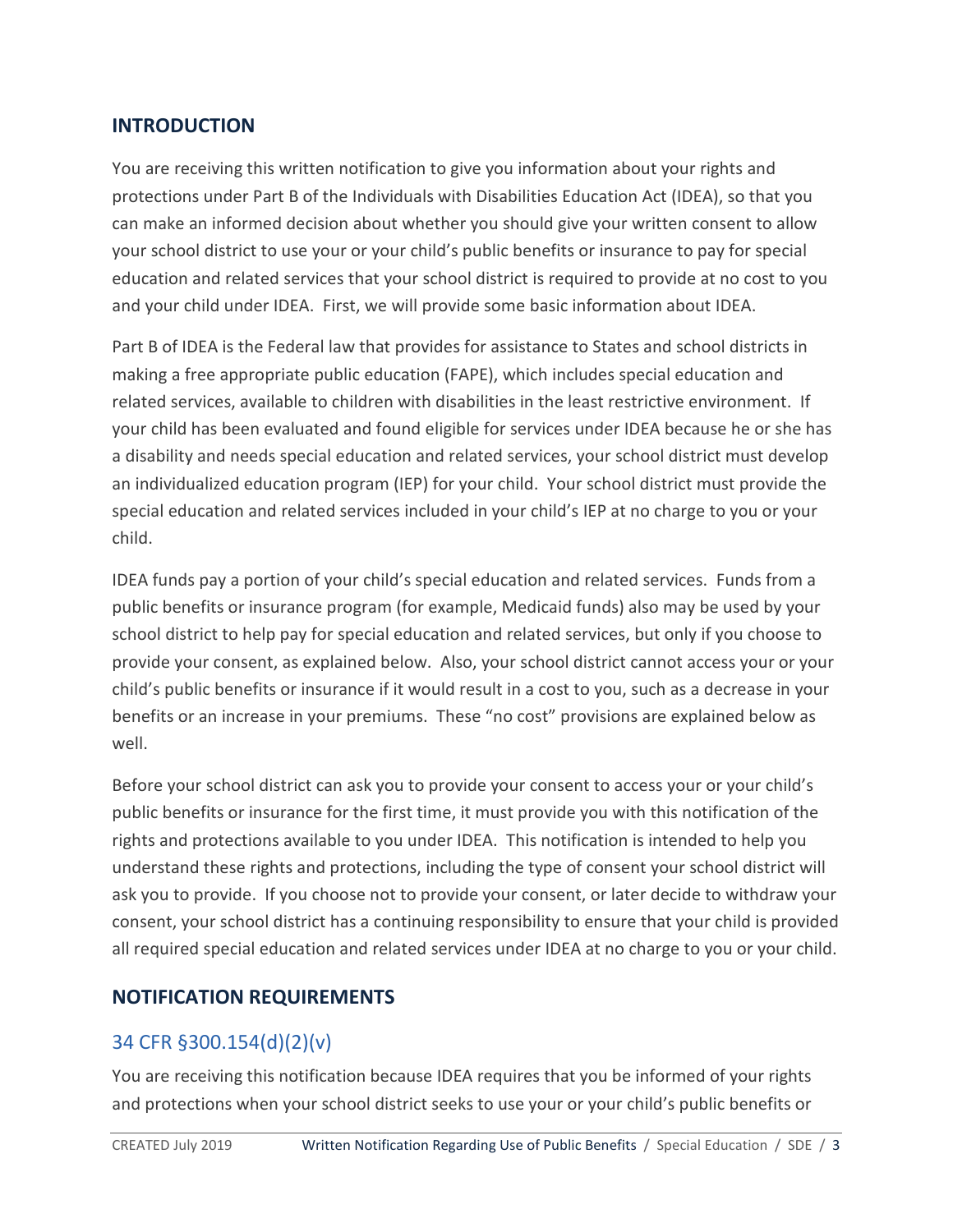insurance to pay for special education and related services. The following sections explain when you must receive this notification and what information must be included in the notification.

#### <span id="page-3-0"></span>When Notification Must Be Provided

You must receive this notification:

- before your school district seeks to use your or your child's public benefits or insurance for the first time and before it obtains your consent to use those benefits or insurance for the first time (the consent requirement is described below); and
- <span id="page-3-1"></span>• annually thereafter.

#### Format of Notification

This notification must be:

- written;
- in language understandable to the general public; and
- in your native language or in another mode of communication you use, unless it is clearly not feasible to do so.

#### <span id="page-3-2"></span>**CONTENTS OF NOTIFICATION**

## <span id="page-3-3"></span>34 CFR §300.154(d)(2)(v)(A)-(D)

This notification will explain:

- 1. the consent that your school district must obtain from you before it can use your or your child's public benefits or insurance for the first time;
- 2. IDEA's "no cost" provisions that apply to your school district if it seeks to use your or your child's public benefits or insurance;
- 3. your right to withdraw your consent to the disclosure of your child's personally identifiable information to your State's public benefits or insurance program agency at any time; and
- 4. your school district's continuing responsibility to ensure that your child is provided all required special education and related services at no charge to you or your child, even if you withdraw your consent or refuse to provide consent.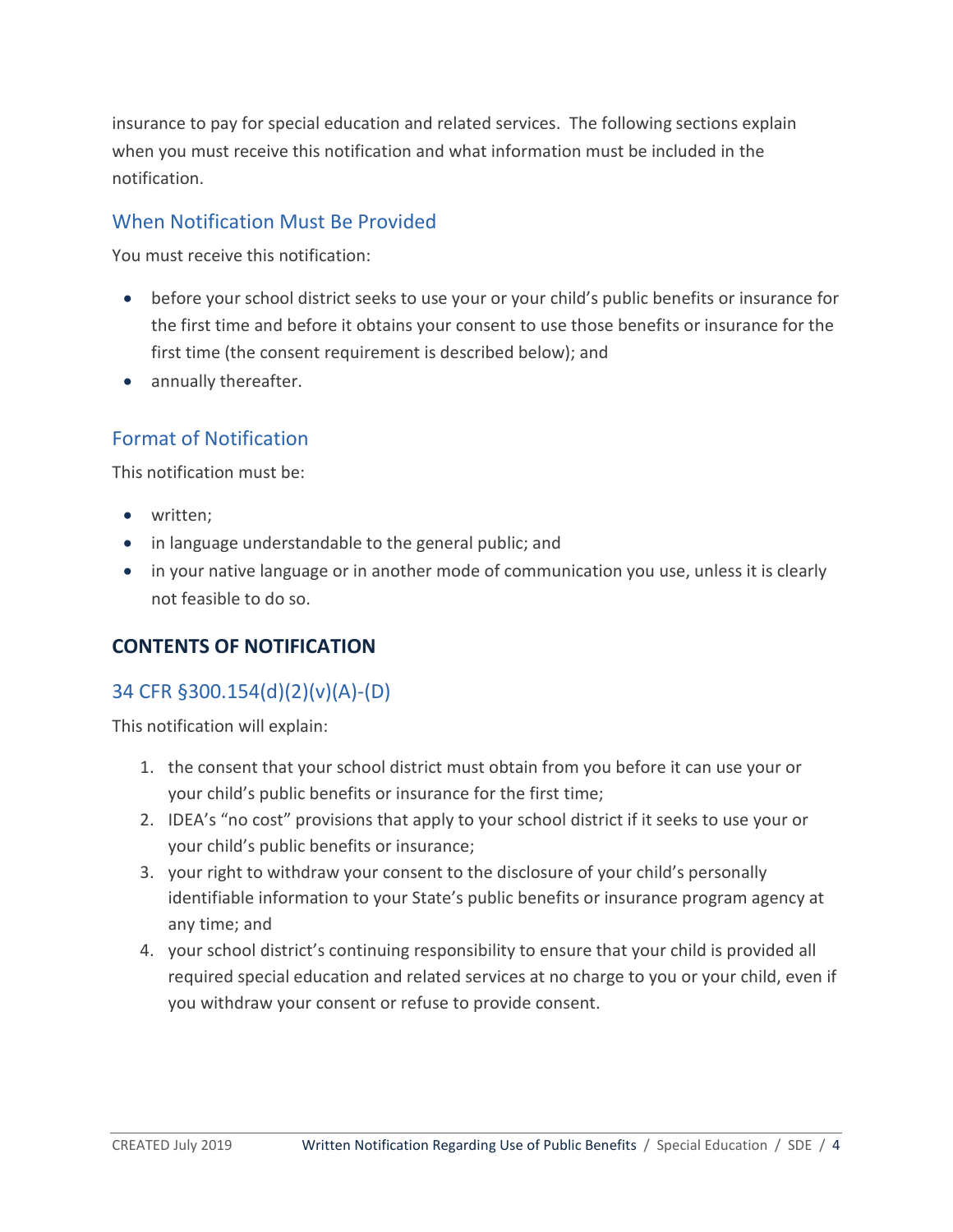#### <span id="page-4-0"></span>**PARENTAL CONSENT**

## <span id="page-4-1"></span>34 CFR §300.154(d)(2)(iv)(A)-(B)

*If your school district has not accessed your public benefits or insurance in the past to pay for services that it was required to provide your child under IDEA at no charge to you or your child, all of the parental consent requirements described below apply.*

Before your school district can use your or your child's public benefits or insurance for the first time to pay for special education and related services under IDEA, it must obtain your signed and dated written consent. Generally, your school district will provide you with a consent form for you to sign and date. Note that your school district is only required to obtain your consent one time.

This consent requirement has two parts.

1. Consent for Disclosure of Your Child's Personally Identifiable Information to the State agency responsible for administering your State's Public Benefits or Insurance Program

Under Federal law—the Family Educational Rights and Privacy Act (FERPA) and the confidentiality of information provisions in IDEA—your school district is required to obtain your written consent before disclosing personally identifiable information (such as your child's name, address, social security number, student number, IEP, or evaluation results) from your child's education records to a party other than your school district, with some exceptions. In this situation, your school district is required to obtain your consent before disclosing personally identifiable information for billing purposes to the agency in your State that administers the public benefits or insurance program. Your consent must specify the personally identifiable information that your school district may disclose (for example, records or information about the services that may be provided to your child), the purpose of the disclosure (for example, billing for special education and related services), and the agency to which your school district may disclose the information (for example, the Medicaid or other agency in your State that administers the public benefits or insurance program).

2. Statement to Access Public Benefits or Insurance

Your consent must include a statement specifying that you understand and agree that your school district may use your or your child's public benefits or insurance to pay for services under 34 CFR part 300, which are special education and related services under IDEA. The *One-Time Consent to Bill for Medicaid School-Based Services* will be presented to you at your child's IEP team meeting.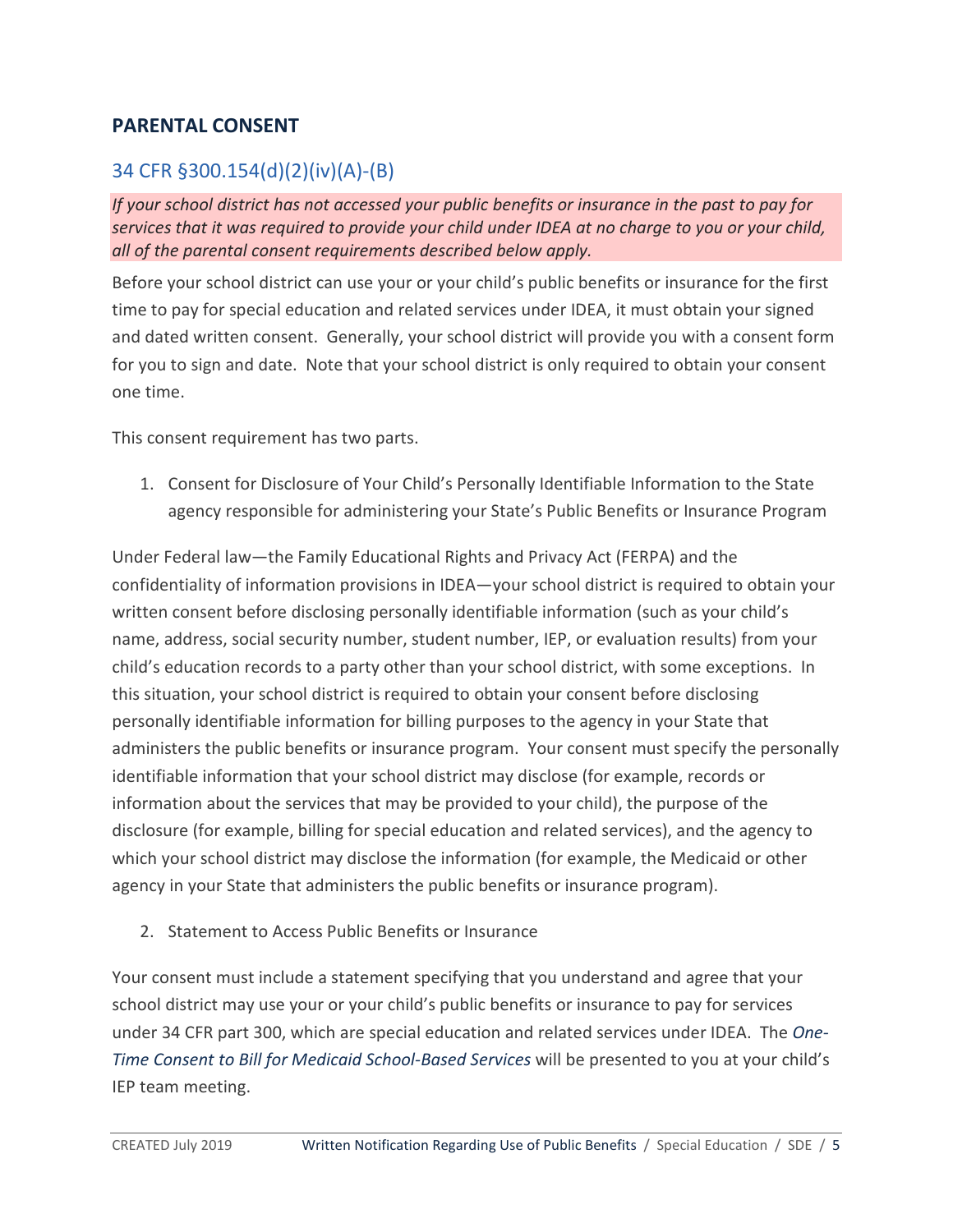Both parts of this consent requirement apply to the school district that is responsible for serving your child under IDEA. If your child moves to a new school within the same school district, you would not be required to provide a new consent because the same school district is still responsible for serving your child under IDEA. However, if you enroll your child in a new school in a new school district, the new school district that is responsible for serving your child under IDEA must obtain a new consent from you before it can bill your child's public benefits or insurance program for the first time. The consent you would provide to your child's new school district must include both parts of the consent as described above.

## <span id="page-5-0"></span>Electronic consent, if applicable (34 CFR §99.30(d))

As noted above, your consent must be written, signed, and dated. While there generally will be a paper form for you to fill out, you may provide your written consent in an electronic form, if your submission identifies and authenticates you as the individual providing the consent, includes an electronic signature and date, and your submission indicates that you approve the information contained in the consent.

#### <span id="page-5-1"></span>Previous Consent

If you gave your consent in the past for your school district to access your or your child's public benefits or insurance to pay for special education and related services under IDEA, your school district is not required to obtain a new consent from you if the following two conditions are present:

- 1. There is no change in any of the following: the type of services to be provided to your child (for example, physical therapy or speech therapy); the amount of services to be provided to your child (for example, hours per week lasting for the school year); or the cost of the services (that is, the amount charged to the public benefits or insurance program); and
- 2. Your school district has on file the consent you previously provided. This previous consent must meet the requirements that were in effect under the prior IDEA regulations, and your school district will know what requirements applied under those prior regulations. An example of a previous consent your school district may have on file is a parental consent form you gave directly to another agency, such as the Idaho Department of Health and Welfare, Division of Medicaid.

Even if your school district is not required to obtain a new consent from you, your school district still must provide you with this notification before it may continue to bill your or your child's public benefits or insurance program to pay for special education and related services under IDEA.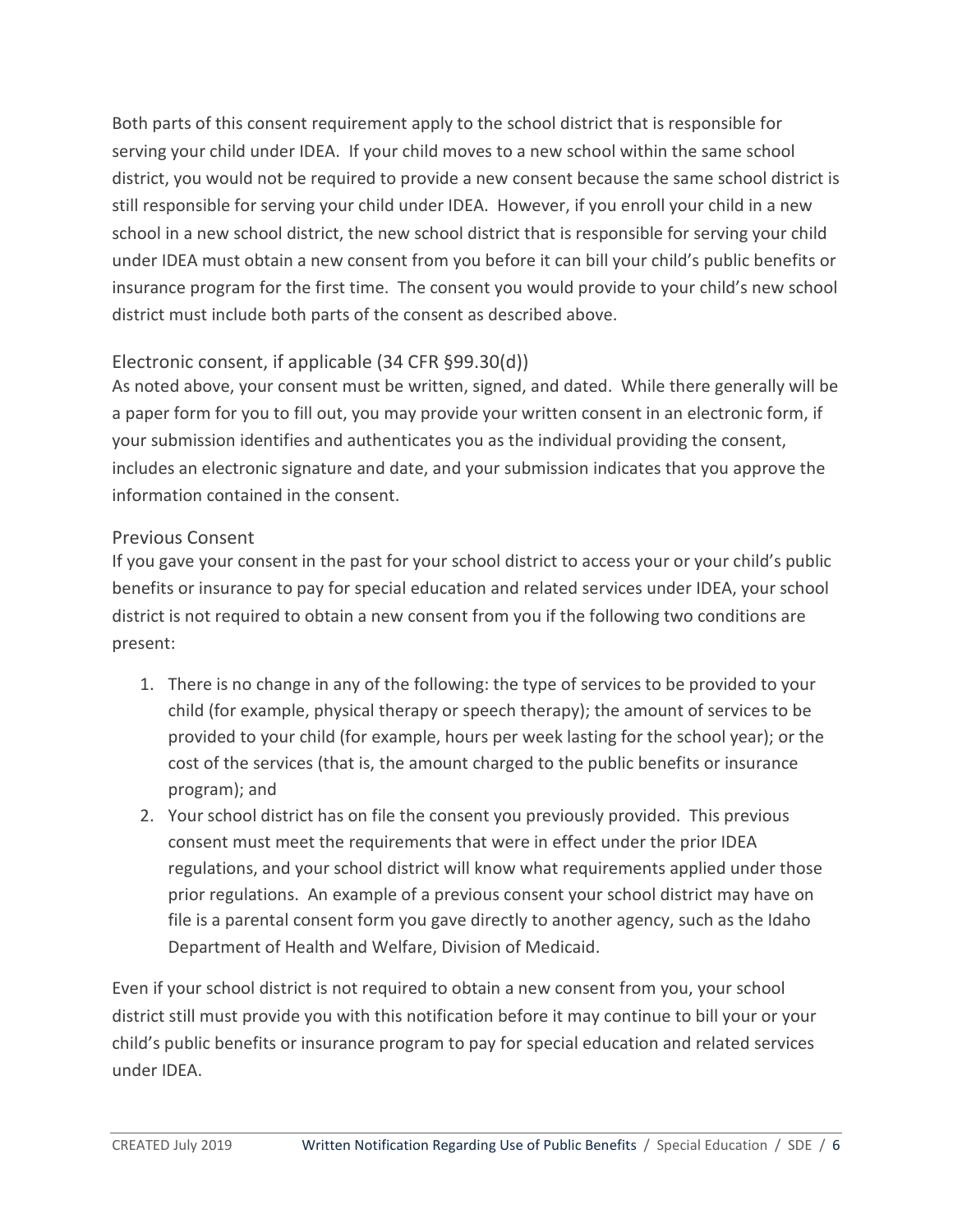If your school district already has on file your consent to use your or your child's public benefits or insurance to pay for special education and related services under IDEA, your school district must request that you provide a new consent when there is a change in any of the following: the type (for example, physical therapy or speech therapy), amount (for example, hours per week lasting for the school year), or cost of services (that is, the amount charged to the public benefits or insurance program).

An example of a change in the type of services would be that your child would receive speech therapy in addition to physical therapy and therefore, the services billed to your public benefits or insurance program would be different. An example of a change in the amount of services would be if your child was previously receiving 3 hours per week of physical therapy and will now be receiving 2 hours per week. An example of a change in the cost of your child's services would occur if the amount billed to the public benefits or insurance program for a particular service increases or decreases.

If any of these changes occur, your school district must obtain from you a one-time consent, specifying that you understand and agree that your school district may access your or your child's public benefits or insurance to pay for special education and related services under IDEA. Before you provide your school district the new, one-time consent, your school district must provide you with this notification. Once you provide this one-time consent, you will not be required to provide your school district with any additional consent in order for it to access your or your child's public benefits or insurance if your child's services change in the future. However, your school district must continue to provide you with this notification annually.

## <span id="page-6-0"></span>**NO COST PROVISIONS**

## <span id="page-6-1"></span>34 CFR §300.154(d)(2)(i)-(iii)

The IDEA "no cost" protections regarding the use of public benefits or insurance are as follows:

- 1. Your school district may not require you to sign up for, or enroll in, a public benefits or insurance program in order for your child to receive FAPE. This means that your school district may not make your enrollment in a public benefits or insurance program a condition of providing your child the services it is required to provide your child under IDEA at no charge to you or your child.
- 2. Your school district may not require you to pay an out-of-pocket expense, such as the payment of a deductible or co-pay amount for filing a claim for services that your school district is otherwise required to provide your child without charge. For example, if your child's IEP includes speech therapy and your insurance requires a \$25 co-pay or deductible payment for a session, you could not be charged the \$25. Your school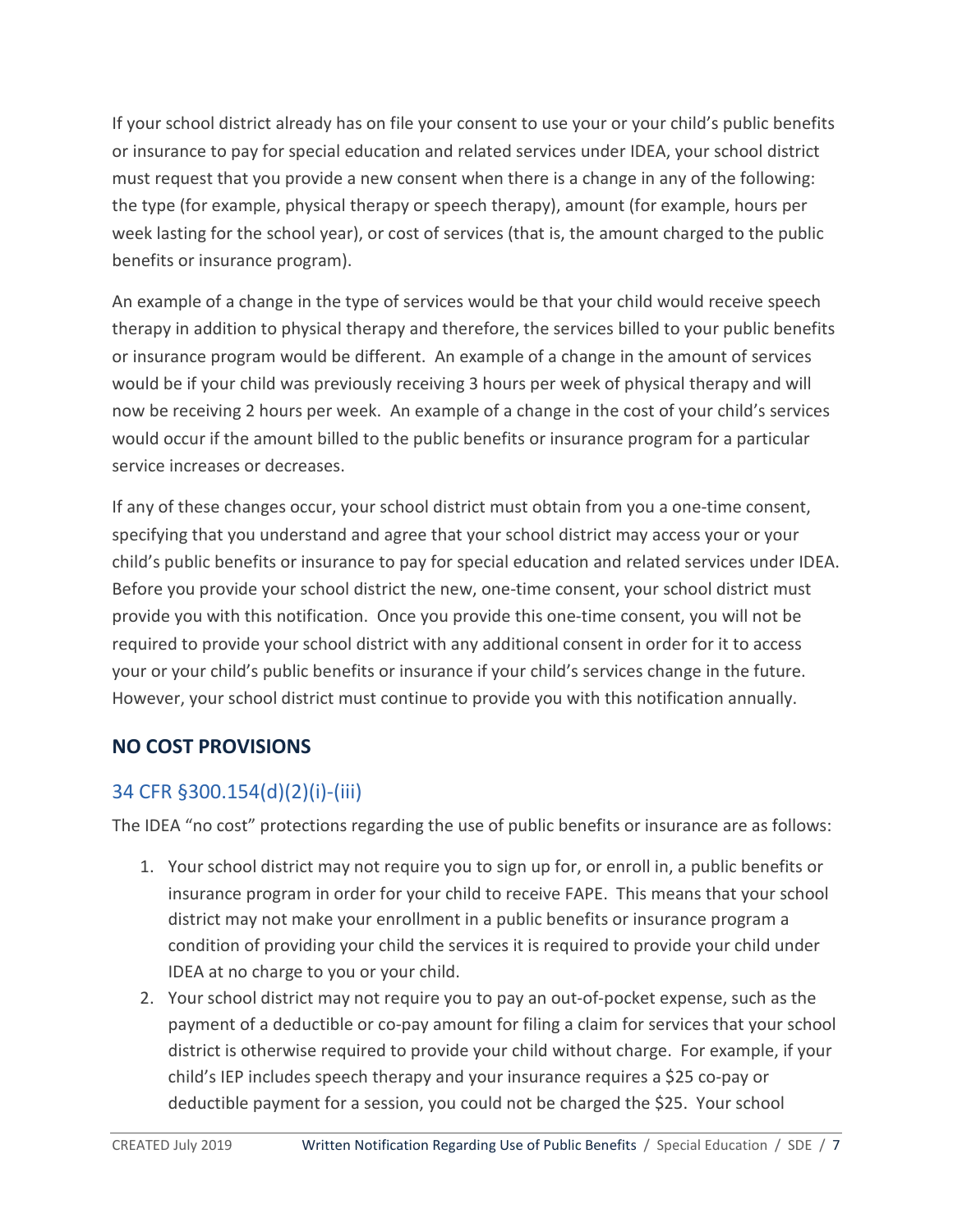district would need to pay the cost of your co-pay or deductible in order to bill your or your child's public benefits or insurance program for the particular service.

- 3. Your school district may not use your or your child's public benefits or insurance if using those benefits or insurance would:
	- a. Decrease your available lifetime coverage or any other insured benefit, such as a decrease in your plan's allowable number of physical therapy sessions available to your child or a decrease in your plan's allowable number of sessions for mental health services;
	- b. Cause you to pay for services that would otherwise be covered by your public benefits or insurance program because your child also requires those services outside of the time your child is in school;
	- c. Increase your premium or lead to the cancelation of your public benefits or insurance; or
	- d. Cause you to risk the loss of your or your child's eligibility for home and communitybased waivers that are based on your total health-related expenditures.

## <span id="page-7-0"></span>**WITHDRAWAL OF CONSENT**

## <span id="page-7-1"></span>34 CFR §300.154(d)(2)(v)(C)

If you provided your consent for your school district to disclose your child's personally identifiable information to the State agency that is responsible for administering your public benefits or insurance program (Idaho Department of Health and Welfare, Division of Medicaid), you have the right under 34 CFR part 99 (FERPA regulations) and 34 CFR part 300 (IDEA regulations) to withdraw that consent at any time.

If you do not want your school district to continue to bill your or your child's public benefits or insurance program for special education and related services under IDEA, you would need to withdraw your consent to your school district's disclosure of your child's personally identifiable information to the agency in your State that is responsible for administering that program. The FERPA and IDEA regulations, however, do not contain procedures for withdrawal of consent to disclosure of your child's personally identifiable information. If you wish to withdraw your consent, you should ask your school district what procedures you would need to follow. For example, your school district may ask you to submit your withdrawal request in writing.